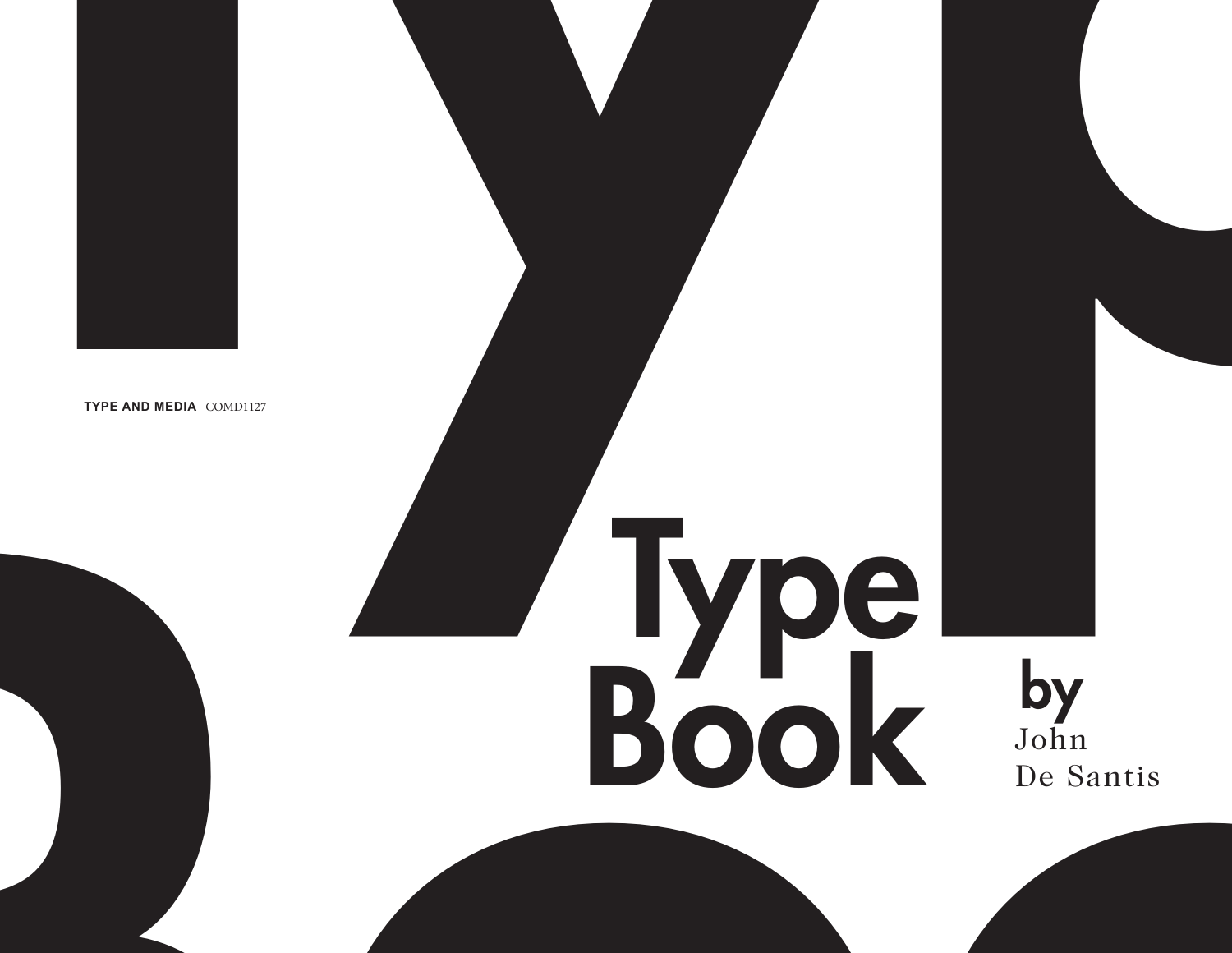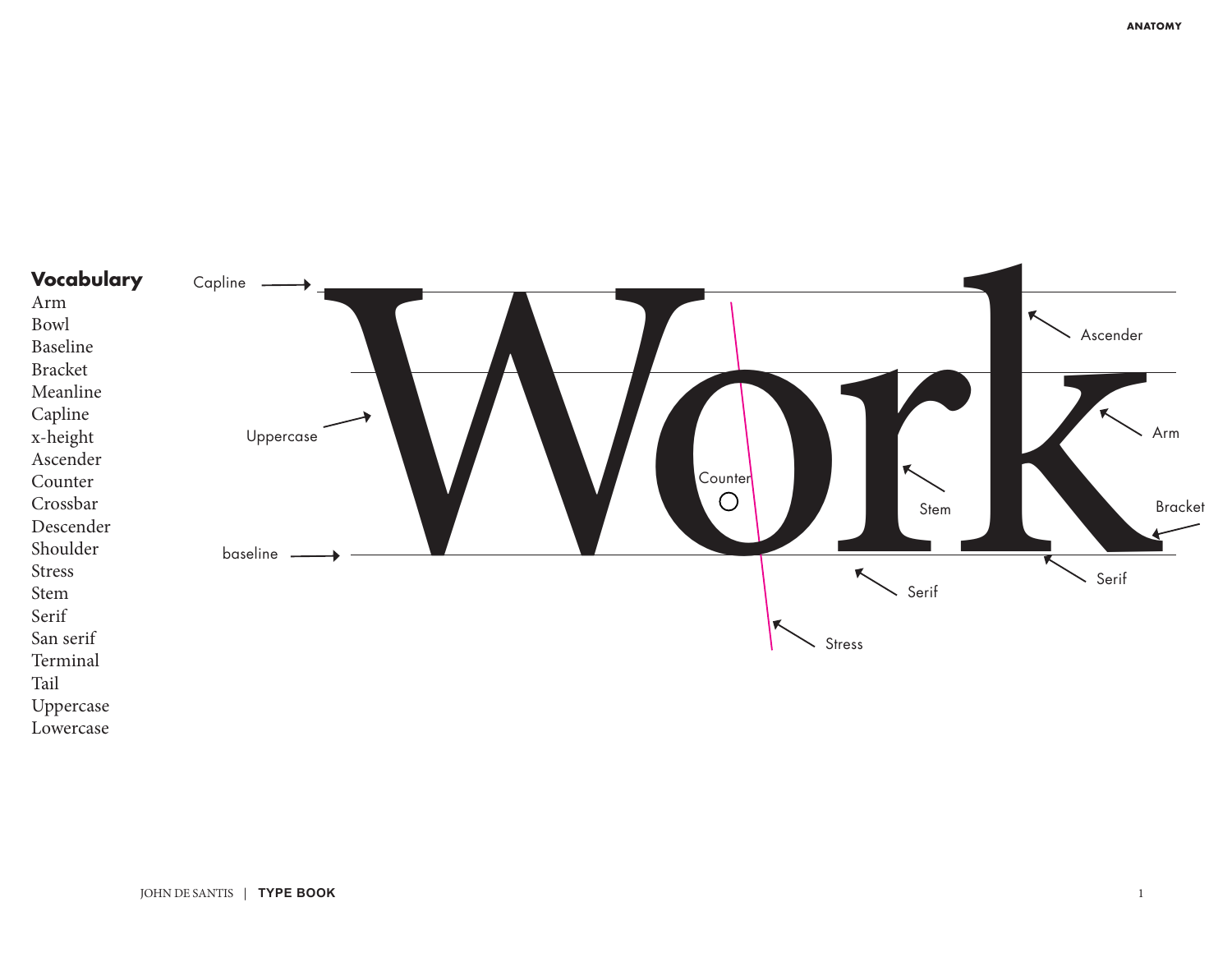









Oldstyle San Serif Modern Slab Serfif Transitional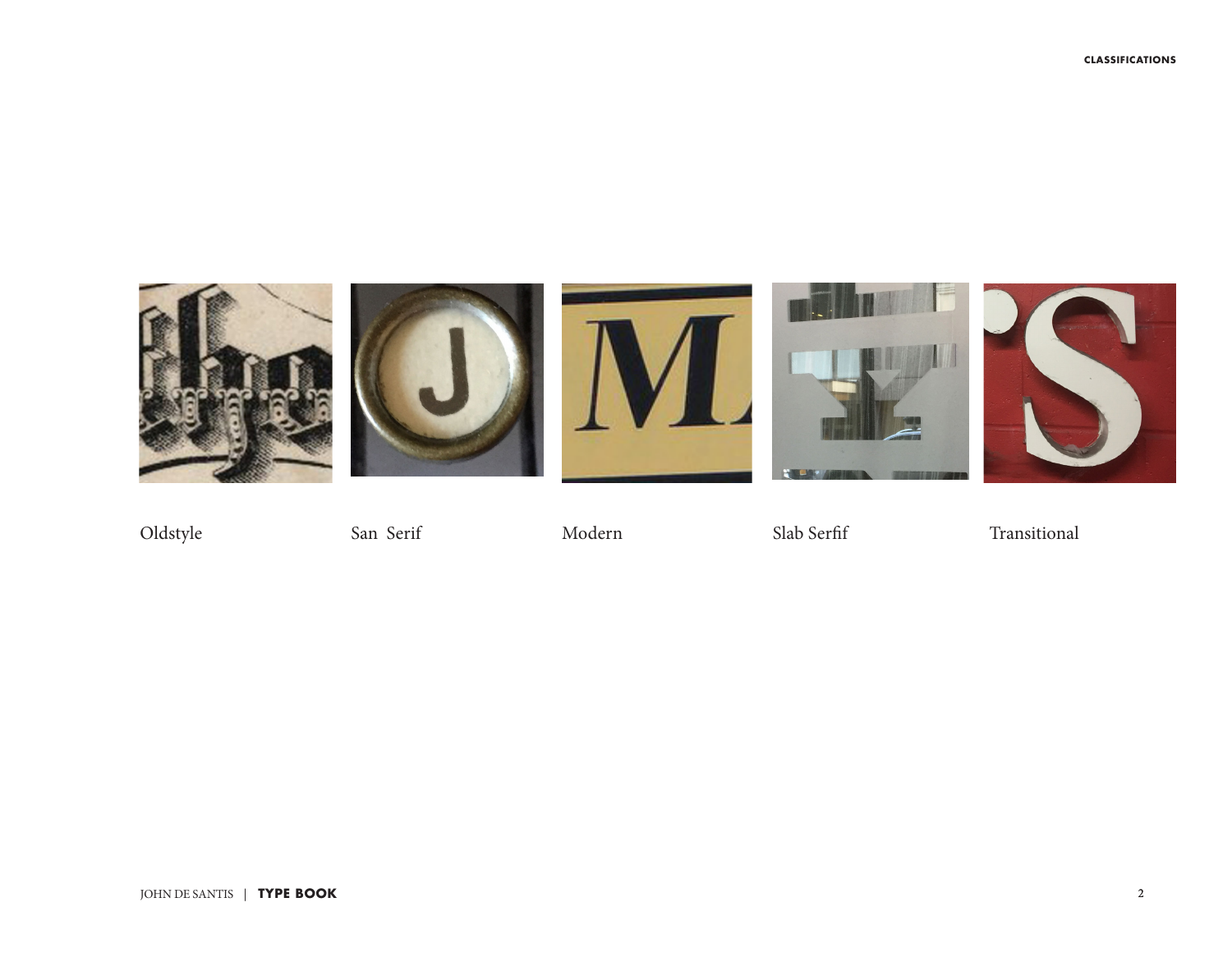# **Good Typography**

# **Good Typography**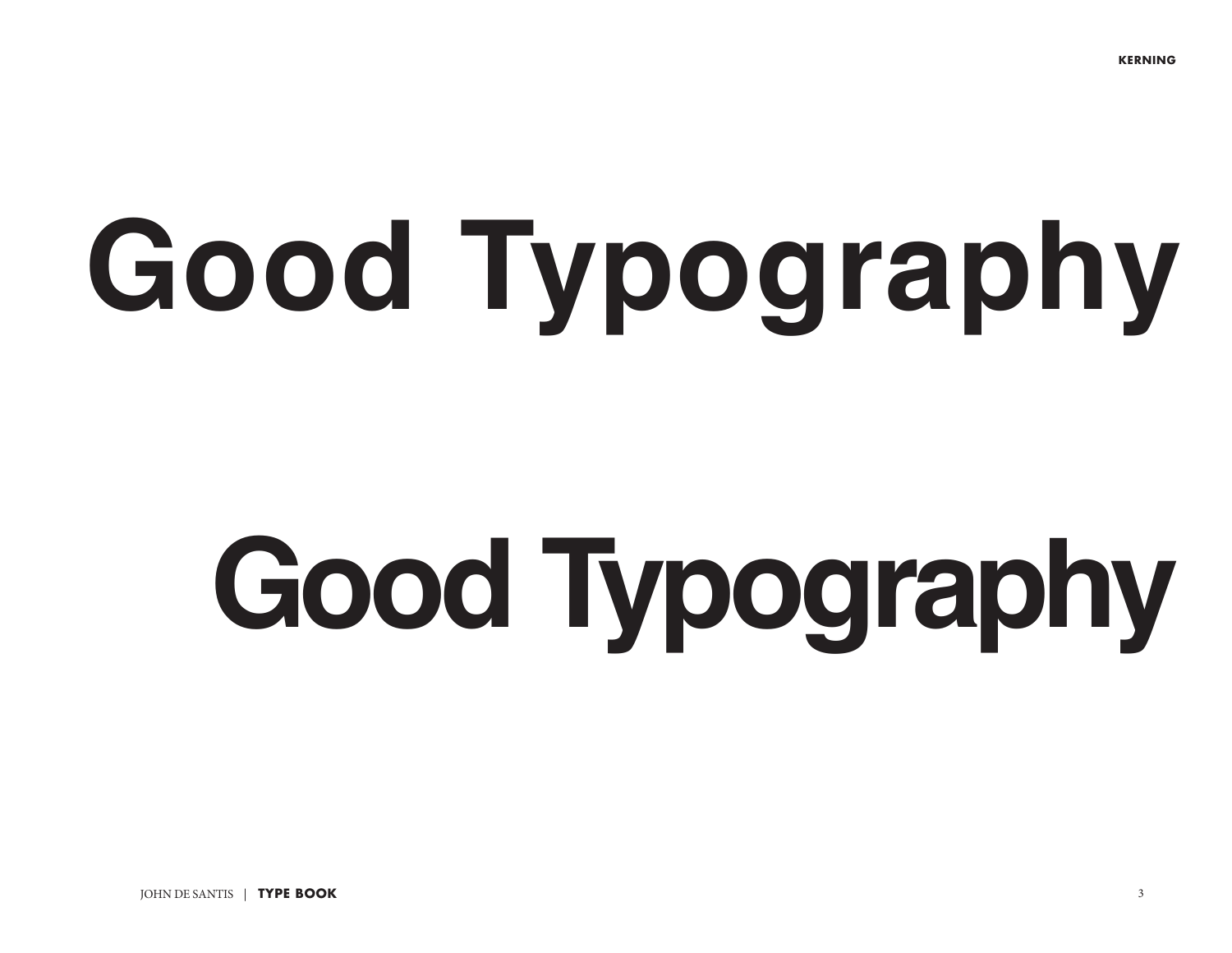| <b>WEIGHT</b>   | d<br>light | a<br>regula | a<br>bold    |  |
|-----------------|------------|-------------|--------------|--|
| <b>WIDTH</b>    | U          | $\bigcup$   | $\mathbf{L}$ |  |
|                 | condensed  | regular     | extended     |  |
| <b>POSTURE</b>  | a          | a           |              |  |
|                 | regular    | italic      |              |  |
| <b>CONTRAST</b> | a          | a           | 21           |  |
|                 | low        | meduim      | hign         |  |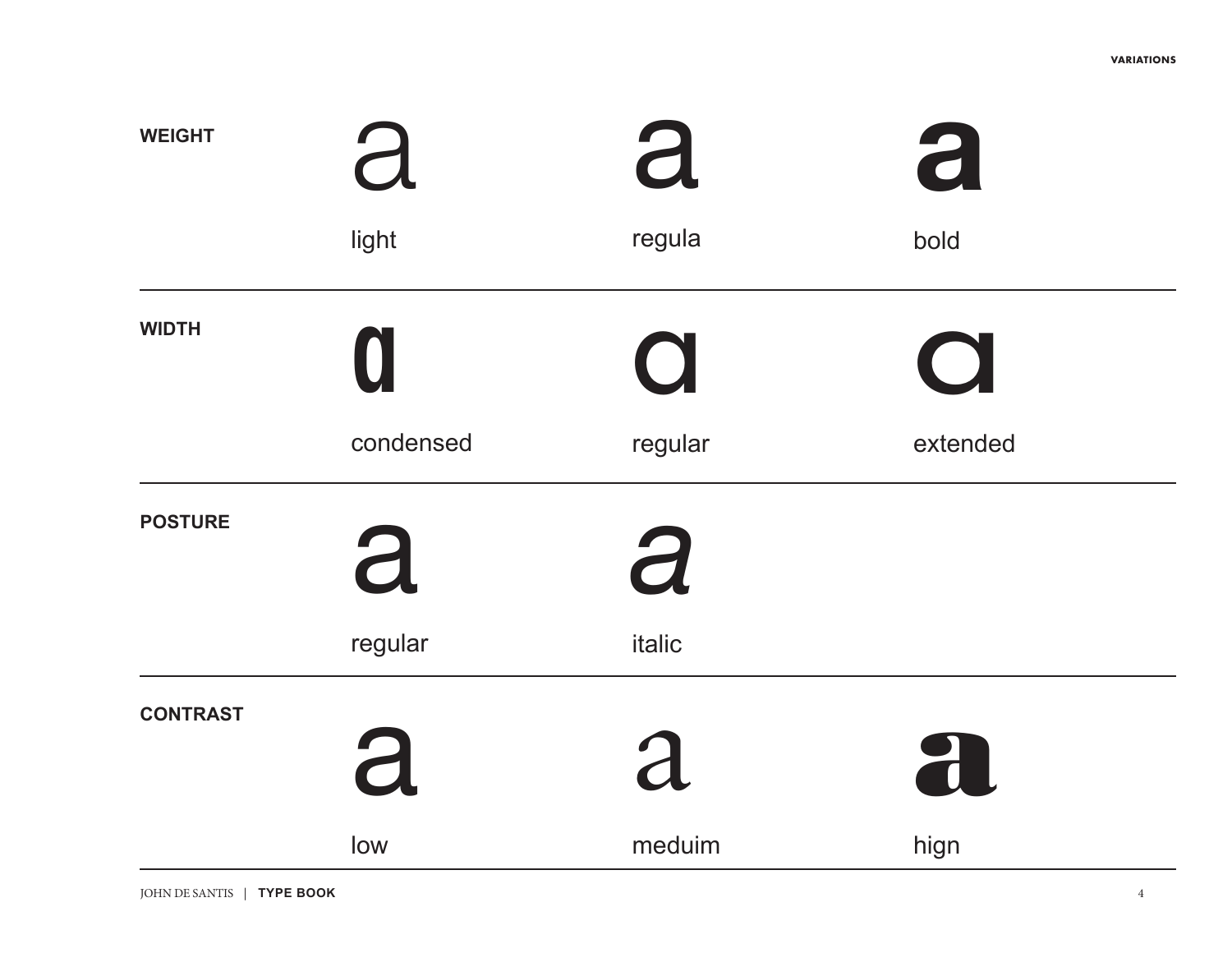#### **HELVETICA 12/8**

In typography and lettering, a sans-serif, sans serif<br>playe extending and lettering, a sans-serif, sans serif<br>playe extending features called serifs hat does not<br>strokes. Sans serif type forms made their tirst ap-<br>strokes.

#### **HELVETICA 12/18**

In typography and lettering, a sans-serif, sans serif, gothic, or simply sans letterform is one that does not have extending features called "serifs" at the end of strokes. Sans Serif type forms made their first appearances around 1815-1817 and are marked by simpler letterforms with (usually) relatively uniform stroke weight, lacking significant contrast, often geometric in their underlying design. In most print, they are often used for headings rather than for body text. They are often used to convey simplicity and modernity or minimalism. Sans-serif fonts have become most prevalent for display of

#### **HELVETICA 12/12**

In typography and lettering, a sans-serif, sans serif, gothic, or simply sans letterform is one that does not have extending features called "serifs" at the end of strokes. Sans Serif type forms made their first appearances around 1815-1817 and are marked by simpler letterforms with (usually) relatively uniform stroke weight, lacking significant contrast, often geometric in their underlying design. In most print, they are often used for headings rather than for body text. They are often used to convey simplicity and modernity or minimalism. Sans-serif fonts have become most prevalent for display of text on computer screens.

Helvetica or Neue Haas Grotesk is a widely used sans-serif typeface developed in 1957 by Swiss typeface designer Max Miedinger with input from Eduard Hoffmann. Helvetica is a neo-grotesque or realist design, one influenced by the famous 19th

#### **HELVETICA 12/24**

In typography and lettering, a sans-serif, sans serif, gothic, or simply sans letterform is one that does not have extending features called "serifs" at the end of strokes. Sans Serif type forms made their first appearances around 1815-1817 and are marked by simpler letterforms with (usually) relatively uniform stroke weight, lacking significant contrast, often geometric in their underlying design. In most print, they are often used for headings rather

What is the right amount of space between lines?

**LEGIBILITY**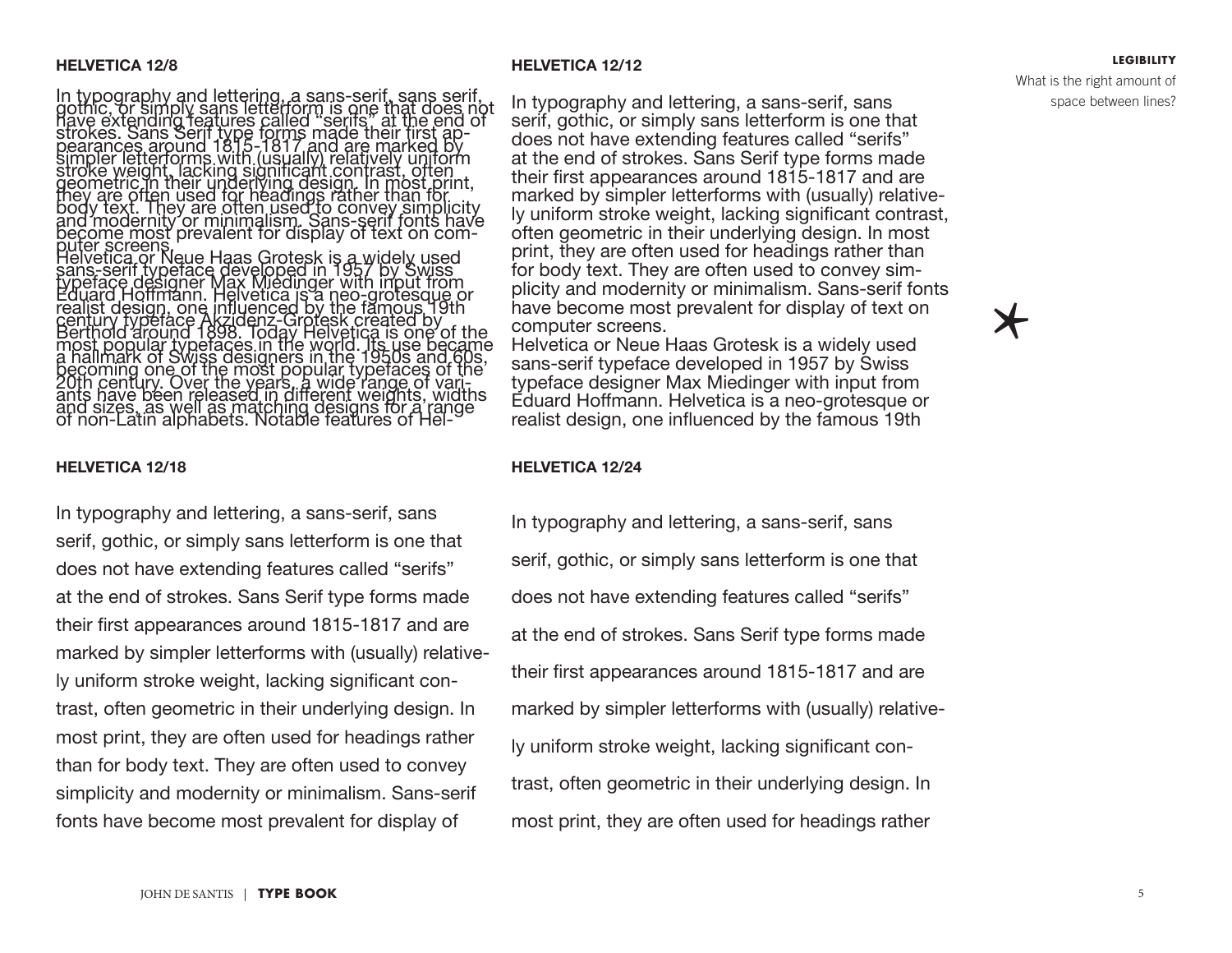#### **Old Style Typefaces**

This category includes the first Roman types, originally created between the late 15th and mid 18th centuries, as well as typefaces patterned after those designed in this earlier period..

The contrast in character stroke weight is not dramatic, and hairlines tend to be on the heavy side. Serifs are almost always bracketed in old style designs and head serifs are often angled. Some versions, like the earlier Venetian old style designs, are distinguished by the diagonal cross strokes.

#### **Old Style Typefaces**

**Flush Left**

Flush Left

This category includes the first Roman types, originally created between the late 15th and mid 18th centuries, as well as typefaces patterned after those designed in this earlier period.. The contrast in character stroke weight is not dramatic, and hairlines tend to be on the heavy side. Serifs are almost always bracketed in old style designs and head serifs are often angled. Some versions, like the earlier Venetian old style designs, are distinguished by the diagonal cross strokes.

Centered **Centered**

#### **Old Style Typefaces**

**Flush Right**

Flush Right

This category includes the first Roman types, originally created between the late 15th and mid 18th centuries, as well as typefaces patterned after those designed in this earlier period.. The contrast in character stroke weight is not dramatic, and hairlines tend to be on the heavy side. Serifs are almost always bracketed in old style designs and head serifs are often angled. Some versions, like the earlier Venetian old style designs, are distinguished by the diagonal cross strokes.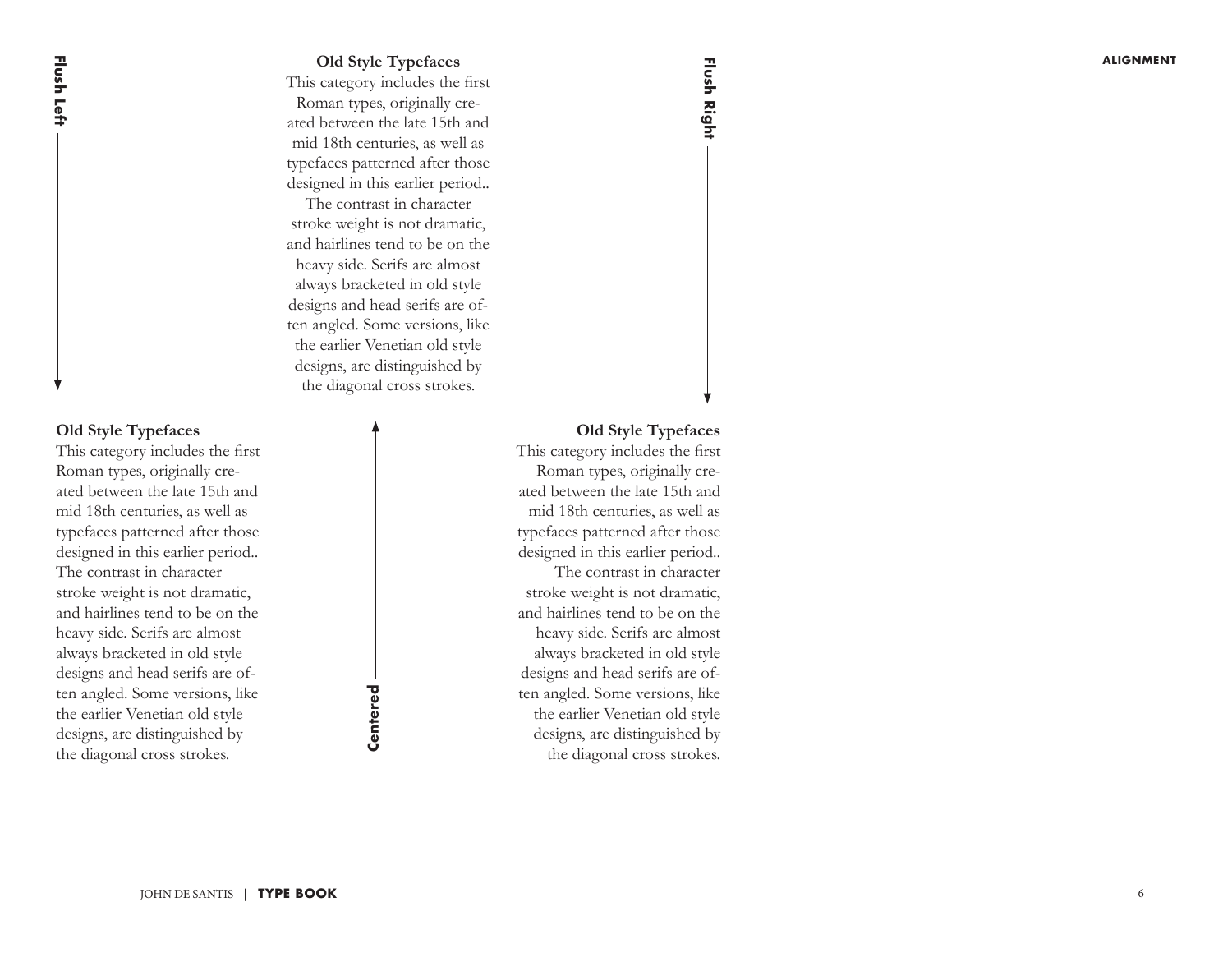#### **Old Style Typefaces**

This category includes the first Roman types, originally created between the late 15th and mid 18th centuries, as well as typefaces patterned after those designed in this earlier period. The axis of curved strokes is normally inclined to the left in these designs, so that weight stress is at approximately 8:00 and 2:00 o'clock. The contrast in character stroke weight is not dramatic, and hairlines tend to be on the heavy side. Serifs are almost always bracketed in old style designs and head serifs are often angled. Some versions, like the earlier Venetian old style designs, are distinguished by the diagonal cross stroke of the lowercase e. Old Style typefaces are considered to be the best type for large amounts of body text on paper. That's why you'll find them used heavily in newspapers, magazines and books. Garamond is an old style serif typeface. Claude Garamond, who died in 1561, was originally credited with the design of this elegant French typeface; however, it has recently been discovered that the face was designed by Jean Jannon in 1615. Many present day versions of this famous typeface are based on Jannon's designs, although they are almost all called Garamond.

> "If you must justify the text, regular justification might be a better option.

Forced Justification can cause very odd spacing between words and letter.

Justified VS Forced Justification

#### **Old Style Typefaces**

This category includes the first Roman types, originally created between the late 15th and mid 18th centuries, as well as typefaces patterned after those designed in this earlier period. The axis of curved strokes is normally inclined to the left in these designs, so that weight stress is at approximately 8:00 and 2:00 o'clock. The contrast in character stroke weight is not dramatic, and hairlines tend to be on the heavy side. Serifs are almost always bracketed in old style designs and head serifs are often angled. Some versions, like the earlier Venetian old style designs, are distinguished by the diagonal cross stroke of the lowercase e.

Old Style typefaces are considered to be the best type for large amounts of body text on paper. That's why you'll find them used heavily in newspapers, magazines and books. Garamond is an old style serif typeface. Claude Garamond, who died in 1561, was originally credited with the design of this elegant French typeface; however, it has recently been discovered that the face was designed by Jean Jannon in 1615. Many present day versions of this famous typeface are based on Jannon's designs, although they are almost all called Garamond.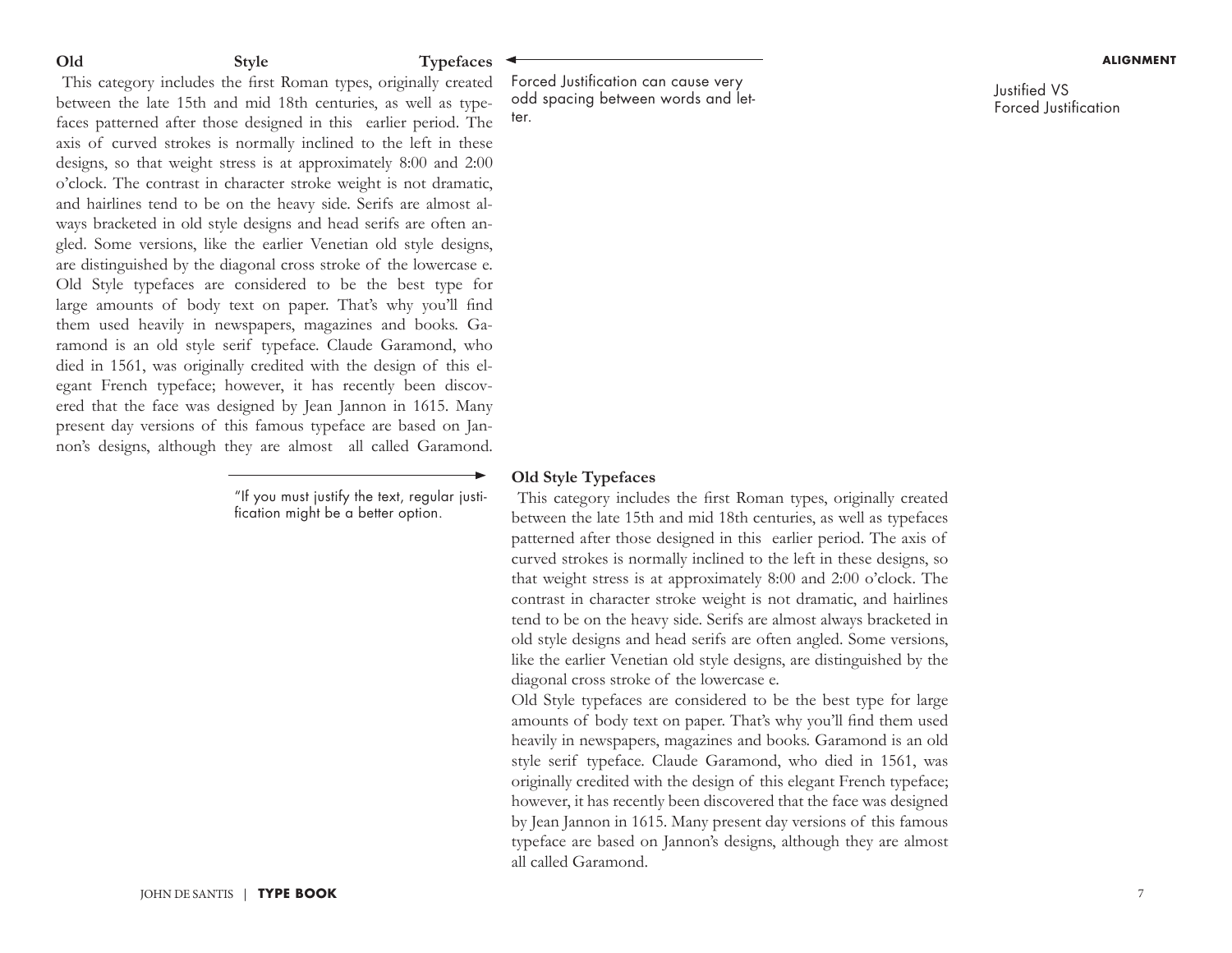# Old Style OLD STYLE

This category includes the first Roman types, originally created between the late 15th and mid 18th centuries, as well as typefaces patterned after those designed in this earlier period. The axis of curved strokes is normally inclined to the left in these designs, so that weight stress is at approximately 8:00 and 2:00 o'clock.

The contrast in character stroke weight is not dramatic, and hairlines tend to be on the heavy side. Serifs are almost always bracketed in old style designs and head serifs are often angled. Some versions, like the earlier Venetian old style designs, are distinguished by the diagonal cross stroke of the lowercase e.'

Old Style typefaces are considered to be the best type for large amounts of body text on paper. That's why you'll find them used heavily in newspapers, magazines and books. Garamond is an old style serif typeface. Claude Garamond, who died in 1561, was originally credited with the design of this elegant French typeface; however, it has recently been discovered that the face was designed by Jean Jannon in 1615. Many present day versions of this typeface are based on Jannon's designs, although they are all called Garamond.

This is a typical Old Style face, having little contrast between thick and thins, heavily bracketed serifs, and oblique stress. The letterforms are open and round, making the face extremely readable. The capital letters are shorter than the ascenders of the lowercase letters.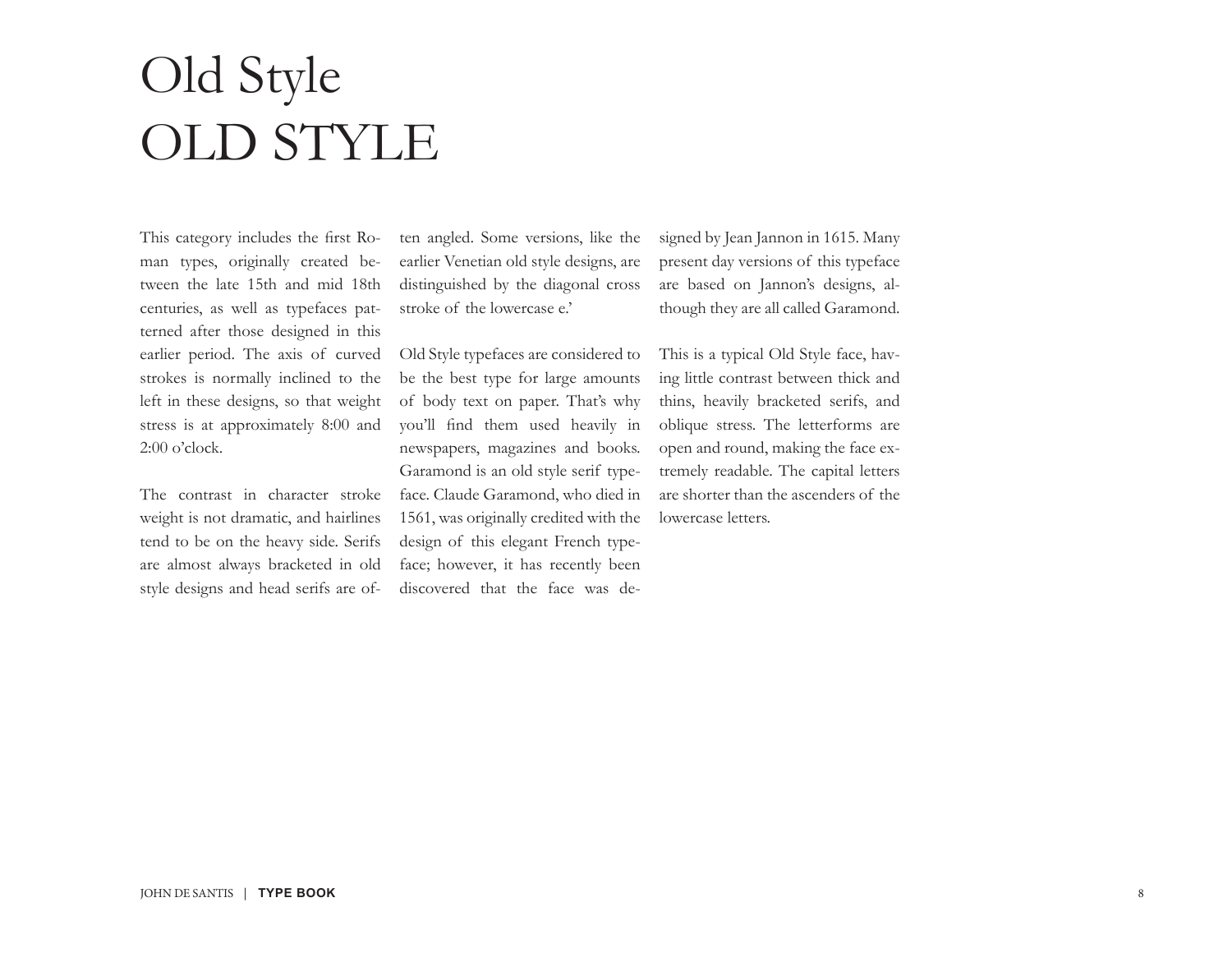# Transitional TRANSITIONAL

Transitional typefaces are so called because they form a bridge between the Old Style and the Modern faces. Compared to the Old Style, transitional typefaces shows a greater contrast between the thicks and thins, serifs are less heavily bracketed, and the stress is almost vertical.

The letters are very wide for their x-height, are closely fitted, and are of excellent proportions. Most notable representative fonts

of the Transitional Age were Baskerville and Fournier. The distinguishing features of transitional typefaces include vertical stress and slightly higher contrast than old style typefaces, combined with horizontal serifs.

 Baskerville one of the most pleasant and readable fonts, designed by the English John Baskerville in 1757, it is an excellent example of a Transitional typeface.

Baskerville's work with calendered paper and improved printing methods (both developed by him) allowed much finer character strokes to be reproduced and subtler character shapes to be maintained. Additional examples of transitional typefaces include: Times New Roman and Palatino Linotype.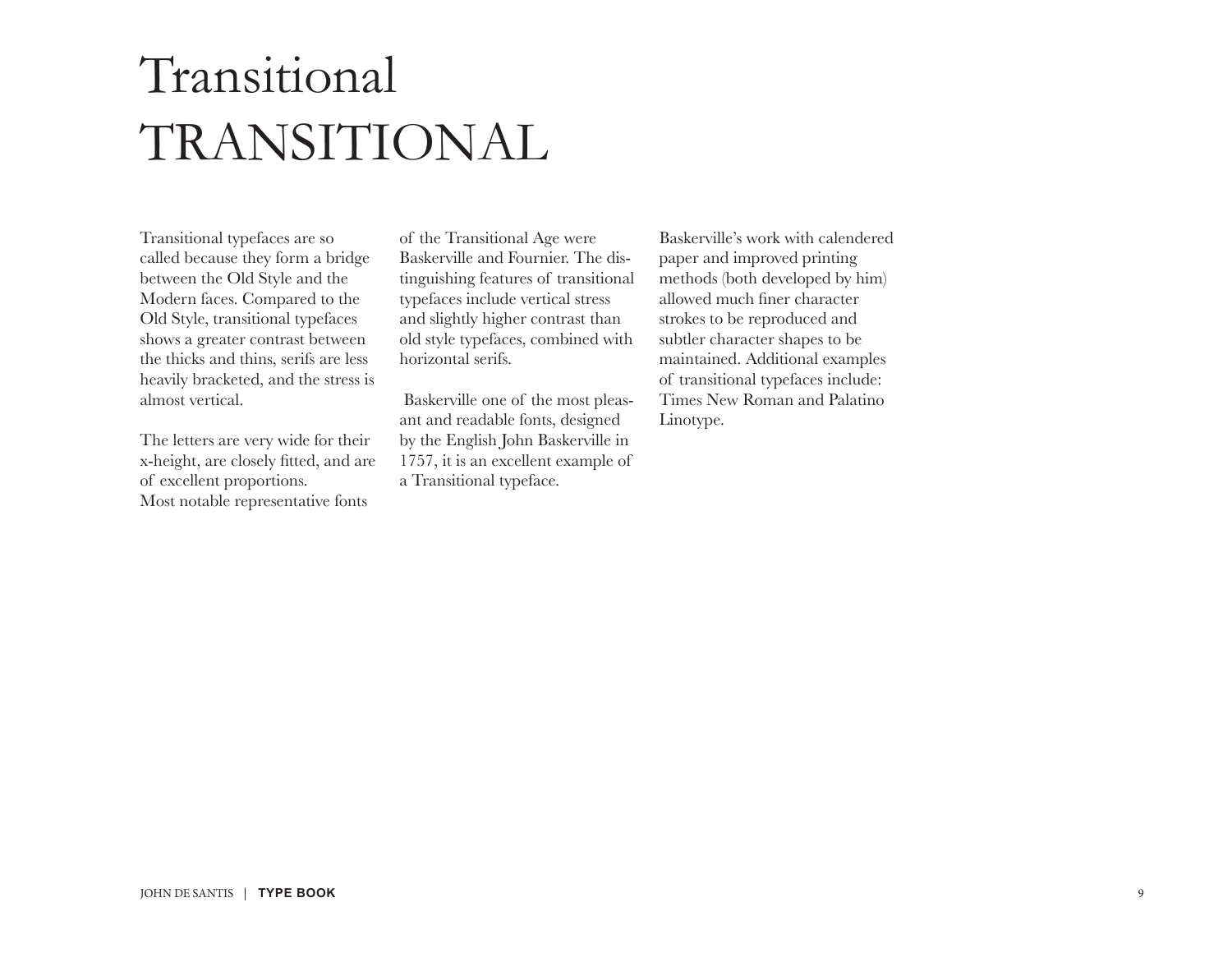### Modern MODERN

Modern (also referred to as Neoclassical and Didone) Modern typefaces are distinguishable by their suddenonset vertical stress and strong contrast. Modern serifs and horizontals are very thin, almost hairlines. Although they are very striking, these typefaces are sometimes criticized as cold or harsh, and may not be quite as readable for very extensive text work, such as books.

Modern typefaces enjoyed great popularity from the late 18th through the 19th centuries. The term Didone is a melding of Didot and Bodoni, the two most characteristic typeface designs of this era. Didones are characterized by extreme weight contrast between thicks and thins, vertical stress, and serifs with little or no bracketing.

Bodoni is a Modern typeface, designed in the late 1700's by the

Italian typographer, Giambattista Bodoni. All older faces became known as Old Style, while the more recent faces – just prior to the change – were referred to as Transitional.

Although Bodoni has a small x-height, it appears very wide and black. Because of the strong vertical stress, accentuated by its heavy thicks and hairline thins, the horizontal flow necessary for comfortable reading is impaired.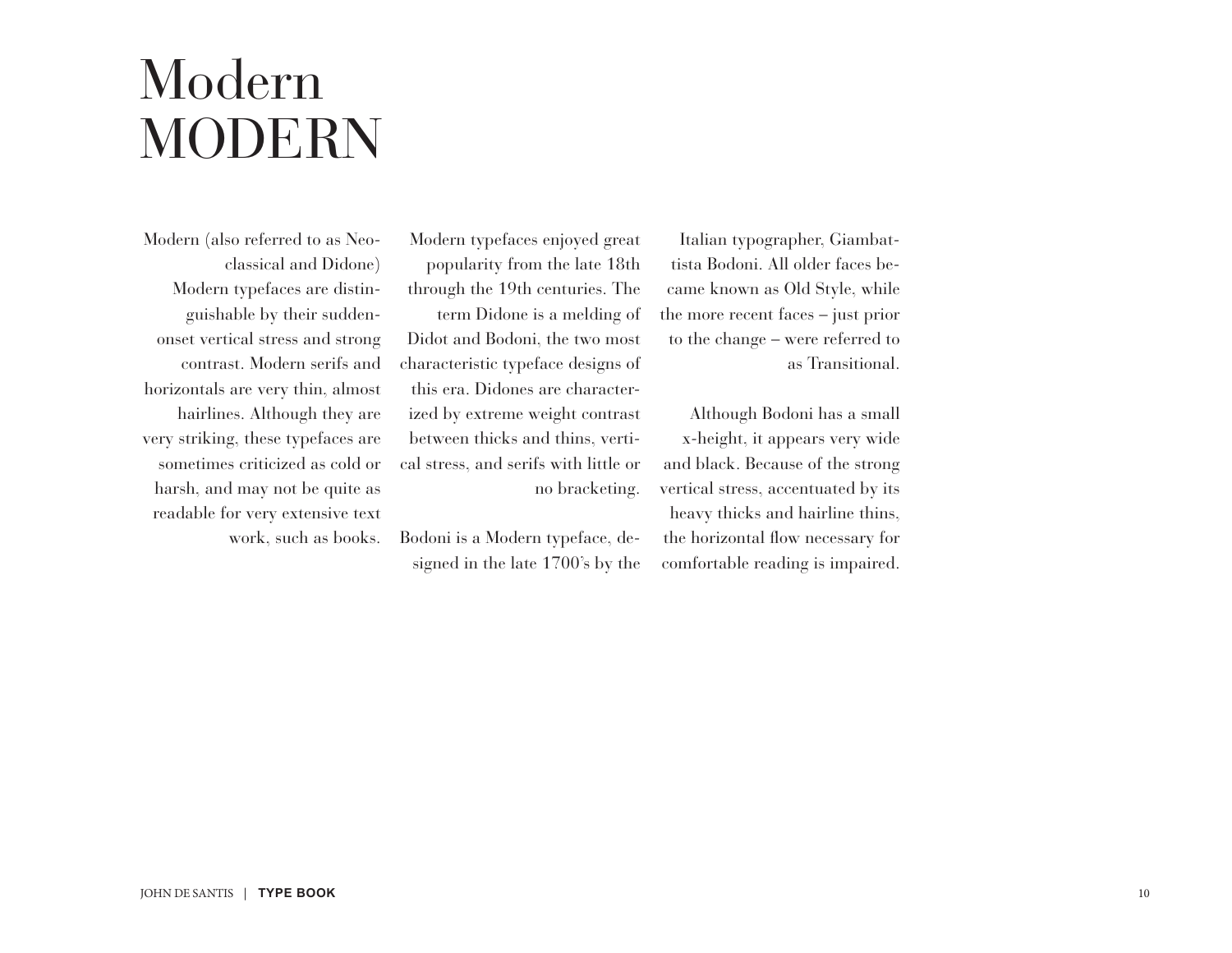# Slab Serif SLAB SERIF

Slab serif typefaces became popular in the 19th century for advertising display. These typefaces have very heavy serifs with minimal or no bracketing. Generally, changes in stroke weight are imperceptible.

To many readers, slab serif type styles look like sans serif designs with the simple addition of heavy (stroke weight) serifs. This style was called

Century Expanded is an excellent example of a refined Egyptian typeface. It is based on a type called Century, designed

Egyptian.

in 1894 by L.B. Benton and T.L.Devinne for the Century Magazine. After Bodoni, the type designers began to search for new forms of typographic expression.

Around 1815 a type style appeared that was characterized by thick slab serifs and thick main strokes with little contrast between thicks and thins. Century Expanded has a large x-height and should be leaded.

The large letters and simple letterforms combine to make it very legible and especially

popular for children's books. Like most members of the Egyptian family of Typefaces, Century Expanded makes a good display type because of its boldness. Rockwell and Clarendon are also examples of Slab Serifs. You can't go far, typographically speaking, without seeing a slab serif. Whether in a magazine article or an advertisement, on a book cover or signage, slab serif designs, with their geometric, block-like appenditures, project solidity, style and confidence.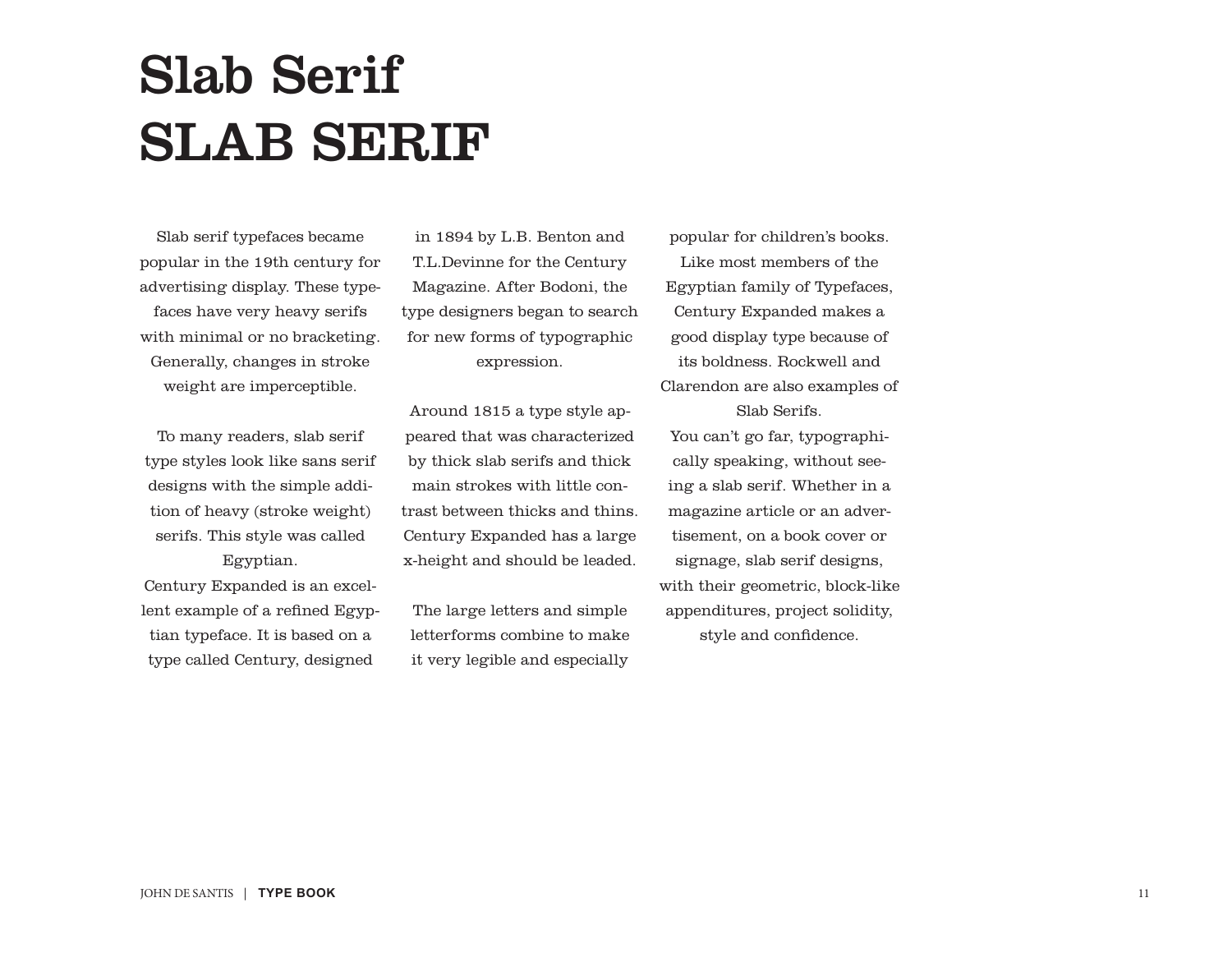# Sans Serif SANS SERIF

In typography and lettering, a sans-serif, sans serif, gothic, or simply sans letterform is one that does not have extending features called "serifs" at the end of strokes.

Sans Serif type forms made their first appearances around 1815-1817 and are marked by simpler letterforms with (usually) relatively uniform stroke weight, lacking significant contrast, often geometric in their underlying design.

In most print, they are often used for headings rather than for body text. They are often used to convey simplicity and modernity or minimalism. Sans-serif fonts have become most prevalent for display of text on computer screens

Helvetica or Neue Haas Grotesk is a widely used sans-serif typeface developed in 1957 by Swiss typeface designer Max Miedinger with input from Eduard Hoffmann.

Helvetica is a neo-grotesque or realist design, one influenced by the famous 19th century typeface Akzidenz-Grotesk created by Berthold around 1898. Today Helvetica is one of the most popular typefaces in the world.

Its use became a hallmark of Swiss designers in the 1950s and 60s, becoming one of the most popular typefaces of the 20th century.

Over the years, a wide range of variants have been released in different weights, widths and sizes, as well as matching designs for a range of non-Latin alphabets. Notable features of

Helvetica as originally designed include a high x-height, the termination of strokes on horizontal or vertical lines and an unusually tight spacing between letters, which combine to give it a dense, compact appearance.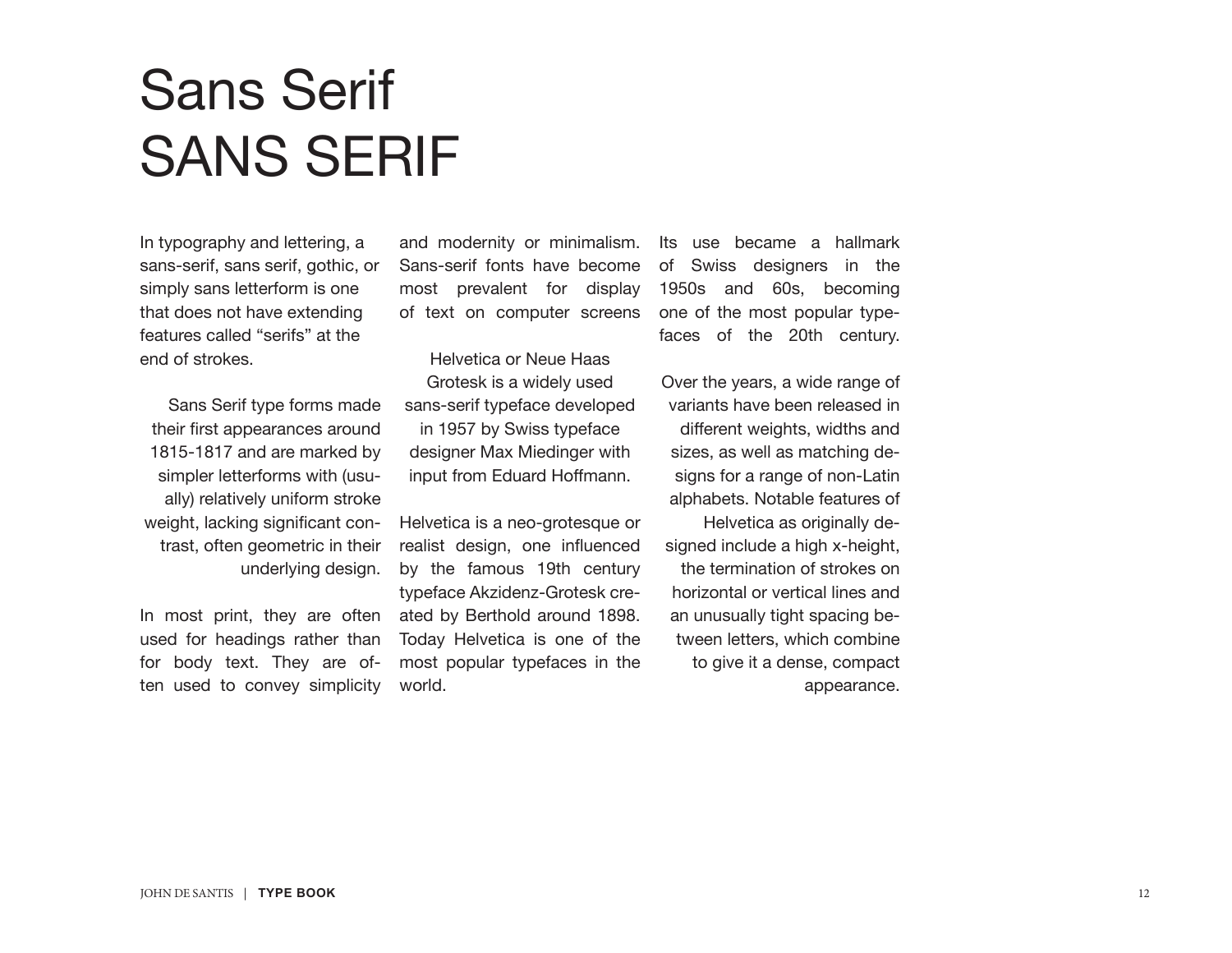MODERN TYPEFAC This category includes the<br>first Roman types, originally<br>reated between<br>the late 15th and mid 18th can first Roman types, originally created between the late 15th and mid 18th centuries, as well as typefaces patterned after those designed in this earlier period. The axis of curved strokes is normally inclined to the left in these designs, so that weight stress is at approximately 8:00 and 2:00 o'clock.

Modern Typeface

The contrast in character stroke weight is not dramatic, and hairlines tend to be on the heavy side. Serifs are almost always bracketed in old style designs and head

serifs are often angled. Some versions, like the earlier Venetian old style designs, are distinguished by the diagonal cross stroke of the lowercase e.'

Old Style typefaces are considered to be the best type for large amounts of body text on paper. That's why you'll find them used

heavily in newspapers, magazines and books. Garamond is an old style serif typeface. Claude Garamond, who died in 1561, was originally credited with the design of this elegant French

typeface; however, it has recently been discovered that the face was designed by Jean Jannon in 1615. Many present day versions of this typeface are based on Jannon's designs, although they are all called Garamond.

This is a typical Old Style face, having little contrast between thick and thins, heavily bracket-

#### **sometimes criticized as cold or harsh!**

ed serifs, and oblique stress. The letterforms are open and round, making the face extremely readable. The capital letters are shorter than the ascenders of the lowercase letters.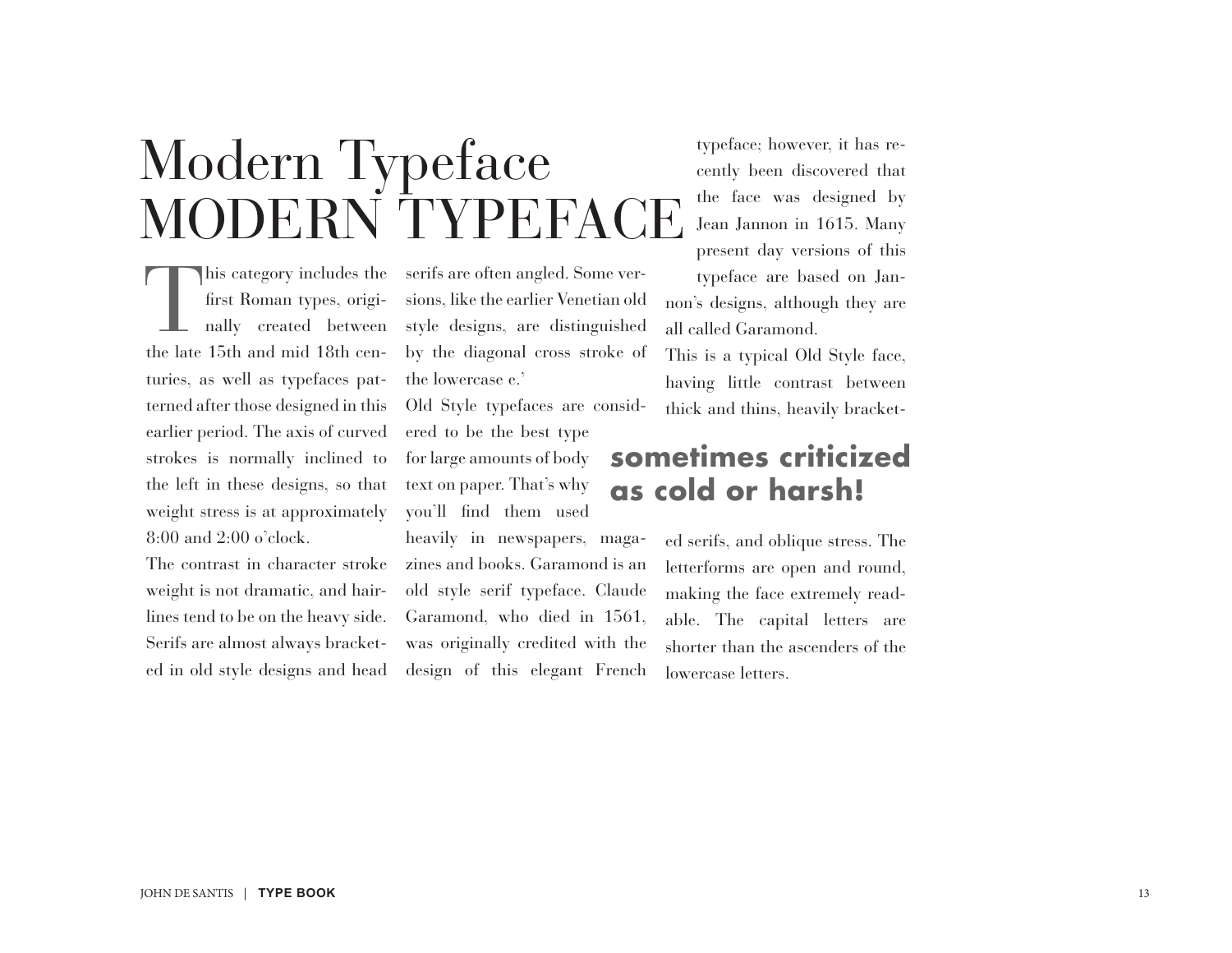### Modern Typeface MODERN TYPEFACE

This category includes<br>the first Roman types,<br>originally created be-<br>tween the late 15th<br>and mid 18th centuries, as well the first Roman types, originally created between the late 15th as typefaces patterned after those designed in this earlier period. The axis of curved strokes is normally inclined to the left in these designs, so that weight stress is at approximately 8:00 and 2:00 o'clock. his category includes ed in old style designs and head

The contrast in character stroke weight is not dramatic, and hairlines tend to be on the heavy side. Serifs are almost always bracketserifs are often angled. Some versions, like the earlier Venetian old style designs, are distinguished by the diagonal cross stroke of the lowercase e.' Old Style typefaces are considered to be the best type for large amounts of body text on paper. That's why you'll find them used some criticized

heavily in newspapers, magazines and books. Garamond is an

harsh!

old style serif typeface. Claude Garamond, who died in 1561, was originally credited with the design of this elegant French typeface; however, it has recently been discovered that the face was designed by Jean Jannon in 1615. Many present day versions of this typeface are based

> on Jannon's designs, although they are all called Garamond.

This is a typical Old Style face, having little contrast between thick and thins, heavily bracketed as cold or

serifs, and oblique stress. The letterforms are open and round, making the face extremely readable. The capital letters are